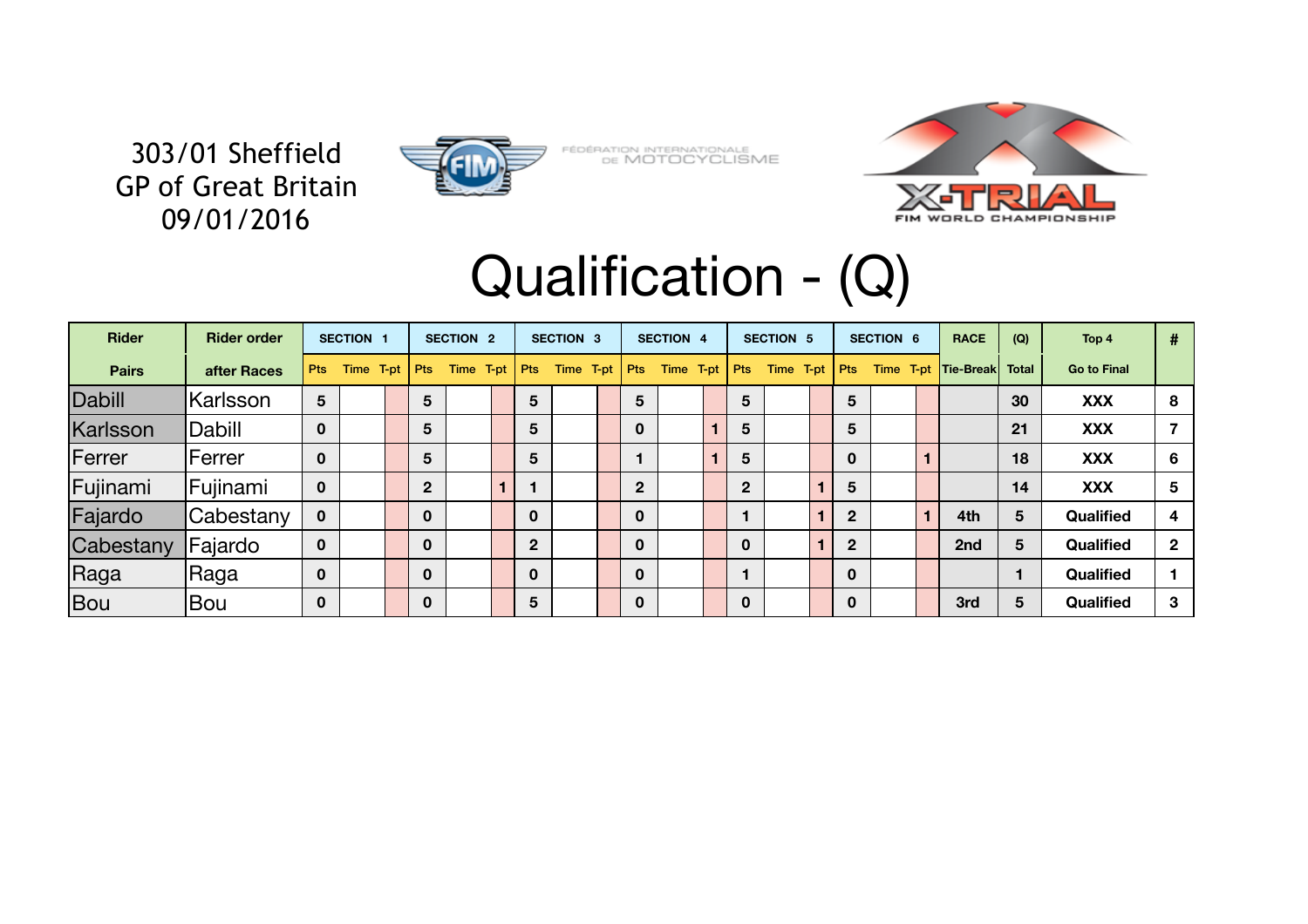

FÉDÉRATION INTERNATIONALE<br>DE MOTOCYCLISME



# Final - (F)

| <b>RACE 1</b>   | <b>RACE 2</b>      |
|-----------------|--------------------|
| Cabestany v Bou | Bou v Fajardo      |
| RACE 3          | <b>RACE WINNER</b> |
| Bou v Raga      | Bou                |

| <b>Rider order</b> |             | SECTION 1   |  |                 | <b>SECTION 2</b> |                 |  | <b>SECTION 3</b> |                 | <b>SECTION 4</b> |   | <b>SECTION 5</b>                |  |                | <b>SECTION 6</b> |  |             | <b>RACE</b> | (F) | #                         |    |  |
|--------------------|-------------|-------------|--|-----------------|------------------|-----------------|--|------------------|-----------------|------------------|---|---------------------------------|--|----------------|------------------|--|-------------|-------------|-----|---------------------------|----|--|
|                    | after Races | Pts         |  | Time T-pt   Pts |                  | Time T-pt   Pts |  |                  | Time T-pt   Pts |                  |   | Time T-pt   Pts Time T-pt   Pts |  |                |                  |  |             |             |     | Time T-pt Tie break Total |    |  |
|                    | Cabestany   | 0           |  |                 | $\overline{2}$   |                 |  |                  |                 |                  | 5 |                                 |  | $\mathbf 0$    |                  |  | 5           |             |     |                           | 13 |  |
| 3                  | Fajardo     | $\mathbf 0$ |  |                 | $\mathbf 0$      |                 |  | 5                |                 |                  |   |                                 |  | $5\phantom{1}$ |                  |  | 5           |             |     |                           | 16 |  |
|                    | Raga        | $\mathbf 0$ |  |                 | $\mathbf 0$      |                 |  | $\mathbf 0$      |                 |                  |   |                                 |  |                |                  |  | $\mathbf 0$ |             |     |                           | 3  |  |
|                    | Bou         | 0           |  |                 | 5                |                 |  | $\mathbf 0$      |                 |                  |   |                                 |  | $\mathbf 0$    |                  |  | $\mathbf 0$ |             | 1   |                           |    |  |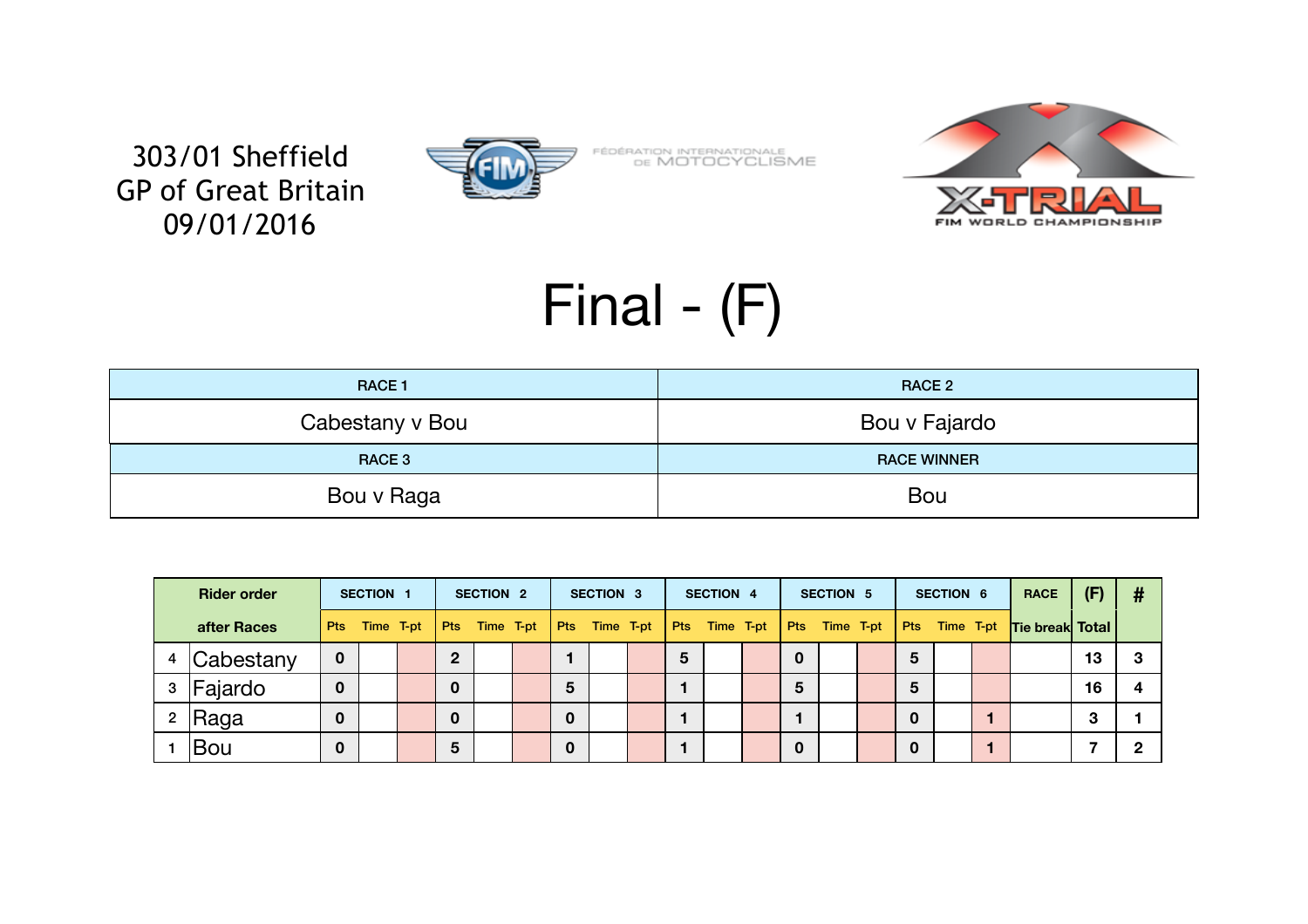

FÉDÉRATION INTERNATIONALE<br>DE MOTOCYCLISME



For further INFORMATION: JAKE MILLER X-TRIAL/TRIAL PRESS OFFICER press.trial@fim.ch TEL +44 161 7636660

FIM X-TRIAL WORLD CHAMPIONSHIP 2016 - Round 1 6SM +44 7787 564563

Results

IMN: 303/01 VENUE: Motorpoint Arena, Sheffield COUNTRY: Great Britain

| #              | <b>Rider</b>             | <b>Team/Bike</b> | <b>FMN</b>   | <b>Nation</b> | <b>Flag</b> | <b>Progress to</b> | <b>Points</b> | <b>C/ship Points</b> |
|----------------|--------------------------|------------------|--------------|---------------|-------------|--------------------|---------------|----------------------|
|                | <b>Adam RAGA</b>         | <b>TRS</b>       | <b>RFME</b>  | <b>ESP</b>    | 衞           | <b>Final</b>       | 3             | 20                   |
| $\mathbf 2$    | Toni BOU                 | <b>MONTESA</b>   | <b>RFME</b>  | <b>ESP</b>    |             | <b>Final</b>       | 7             | 15                   |
| 3              | <b>Albert CABESTANY</b>  | <b>SHERCO</b>    | <b>RFME</b>  | <b>ESP</b>    | 衞           | <b>Final</b>       | 13            | 12                   |
| 4              | Jeroni FAJARDO           | <b>VERTIGO</b>   | <b>RFME</b>  | <b>ESP</b>    |             | <b>Final</b>       | 16            | 9                    |
| 5              | <b>Takahisa FUJINAMI</b> | <b>MONTESA</b>   | <b>FMJ</b>   | <b>JPN</b>    |             | Qualification      | 14            | $6\phantom{1}6$      |
| 6              | <b>Alexandre FERRER</b>  | <b>SHERCO</b>    | <b>FFM</b>   | <b>FRA</b>    |             | Qualification      | 18            | 4                    |
| $\overline{7}$ | <b>James DABILL</b>      | <b>VERTIGO</b>   | <b>ACU</b>   | <b>GBR</b>    | K           | Qualification      | 21            | $\mathbf{2}$         |
| 8              | <b>Eddie KARLSSON</b>    | <b>MONTESA</b>   | <b>SVEMO</b> | <b>SWE</b>    |             | Qualification      | 30            |                      |